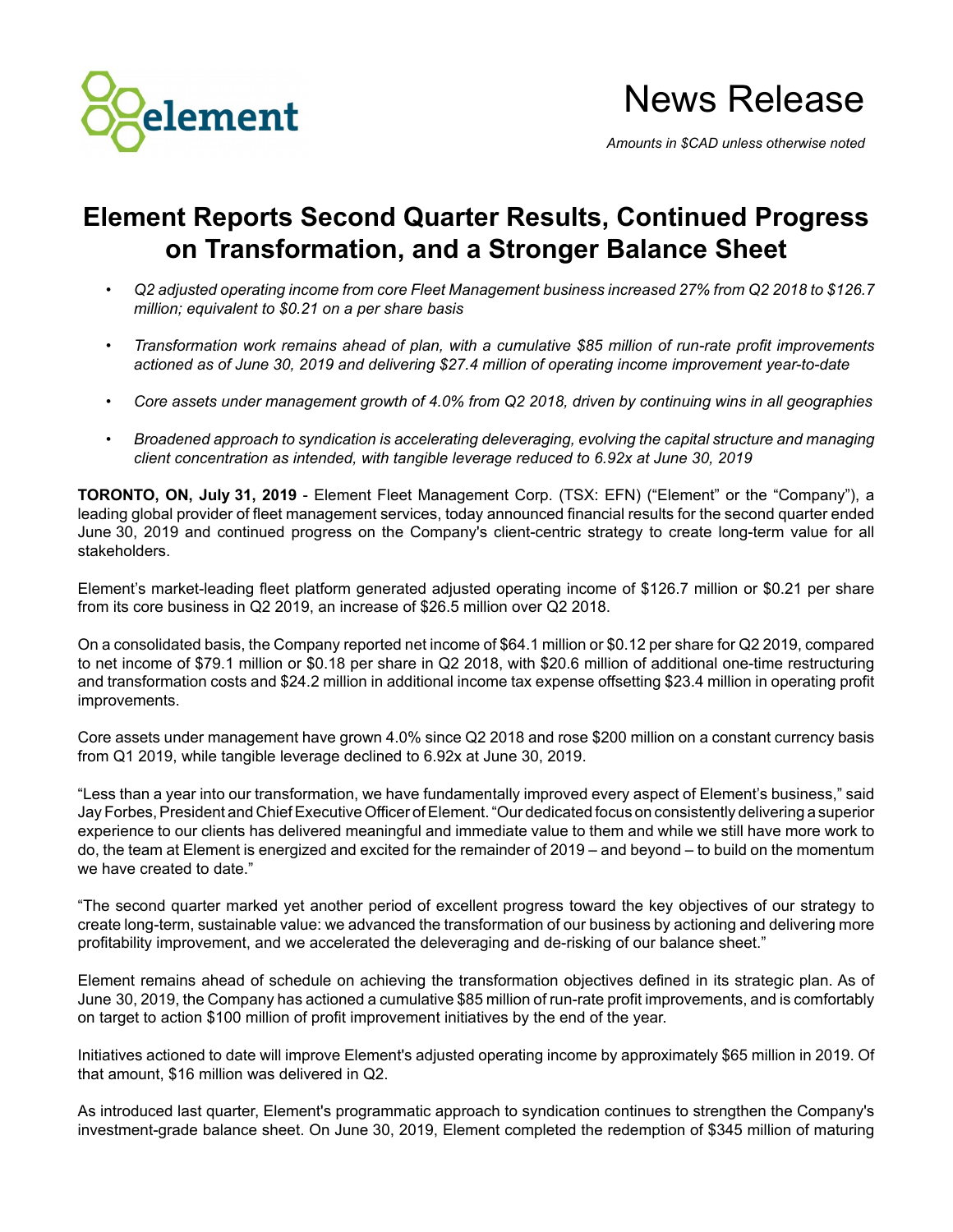convertible debentures. As of June 30, 2019, Element's tangible leverage ratio stood at 6.92x, down from 7.38x on March 31, 2019.

## **Financial Highlights**

|                                                                                      |               |                 | Three-month periods ended |
|--------------------------------------------------------------------------------------|---------------|-----------------|---------------------------|
| (in \$000's for stated values, except per share amounts)                             | June 30, 2019 | March 31, 2019  | June 30, 2018             |
|                                                                                      | \$            | \$              | \$                        |
| <b>Consolidated Results</b>                                                          |               |                 |                           |
| Net income for the period                                                            | 64,061        | 80,473          | 79,096                    |
| Earnings per share [basic]                                                           | 0.12          | 0.16            | 0.18                      |
| Net revenue                                                                          | 249,570       | 242,227         | 219,440                   |
| Adjusted operating expenses <sup>1</sup>                                             | 123,594       | 120,273         | 116,876                   |
| After-tax adjusted operating income attributable to common shareholders <sup>1</sup> | 90,247        | 89,448          | 73,035                    |
| After-tax adjusted operating income per share [basic] <sup>1</sup>                   | 0.21          | 0.21            | 0.19                      |
| <b>Core Fleet Management Operations</b>                                              |               |                 |                           |
| Net revenue                                                                          | 248,433       | 237,702         | 215,793                   |
| Adjusted operating expenses <sup>1</sup>                                             | 121,747       | 115,709         | 115,653                   |
| After-tax adjusted operating income attributable to common shareholders <sup>1</sup> | 90,819        | 89,480          | 71,047                    |
| After-tax adjusted operating income per share [basic] <sup>1</sup>                   | 0.21          | 0.21            | 0.19                      |
| Net interest and rental revenue margin or NIM <sup>1</sup>                           | 3.24%         | 3.16%           | 2.73%                     |
| Total average net earning assets                                                     | 12,643,224    | 12,988,903<br>S | 12,645,556<br>\$          |

1. See non-IFRS measures, and the Company's Management Discussion & Analysis ("MD&A") for the three and six-month periods ended June 30, 2019 for more information.

## **Core Fleet Management Operations**

The following summarizes results from the Company's core Fleet Management operations:

|                                                                         | Three-month periods ended |                |               |
|-------------------------------------------------------------------------|---------------------------|----------------|---------------|
| (in \$000's for stated values, except per share amounts)                | June 30, 2019             | March 31, 2019 | June 30, 2018 |
|                                                                         | \$                        | \$             | \$            |
| Net revenue                                                             |                           |                |               |
| Net interest income and rental revenue                                  | 216,663                   | 216,643        | 201,840       |
| Interest expense                                                        | 114,209                   | 114,112        | 100,423       |
| Net financing revenue                                                   | 102,454                   | 102.531        | 101,417       |
| Servicing income, net                                                   | 124,236                   | 117,959        | 112,179       |
| Syndication revenue, net                                                | 21,743                    | 17,212         | 2,197         |
| Net revenue                                                             | 248,433                   | 237,702        | 215,793       |
| <b>Adjusted operating expenses</b>                                      |                           |                |               |
| Salaries, wages and benefits                                            | 82,797                    | 78,221         | 81,338        |
| General and administrative expenses                                     | 29,148                    | 27,748         | 28,343        |
| Depreciation and amortization                                           | 9,802                     | 9,740          | 5,972         |
| <b>Adjusted operating expenses</b>                                      | 121,747                   | 115,709        | 115,653       |
| Adjusted operating income                                               | 126,686                   | 121.993        | 100,140       |
| Provision for taxes applicable to adjusted operating income             | 24,703                    | 21,349         | 18,025        |
| After-tax adjusted operating income                                     | 101,983                   | 100,644        | 82,115        |
| Less: Cumulative preferred share dividends                              | 11,164                    | 11,164         | 11,068        |
| After-tax adjusted operating income attributable to common shareholders | 90,819                    | 89,480         | 71,047        |
| Weighted average number of shares outstanding [basic]                   | 434,687                   | 433,607        | 380,458       |
| After-tax adjusted operating income per share [basic]                   | 0.21                      | 0.21           | 0.19          |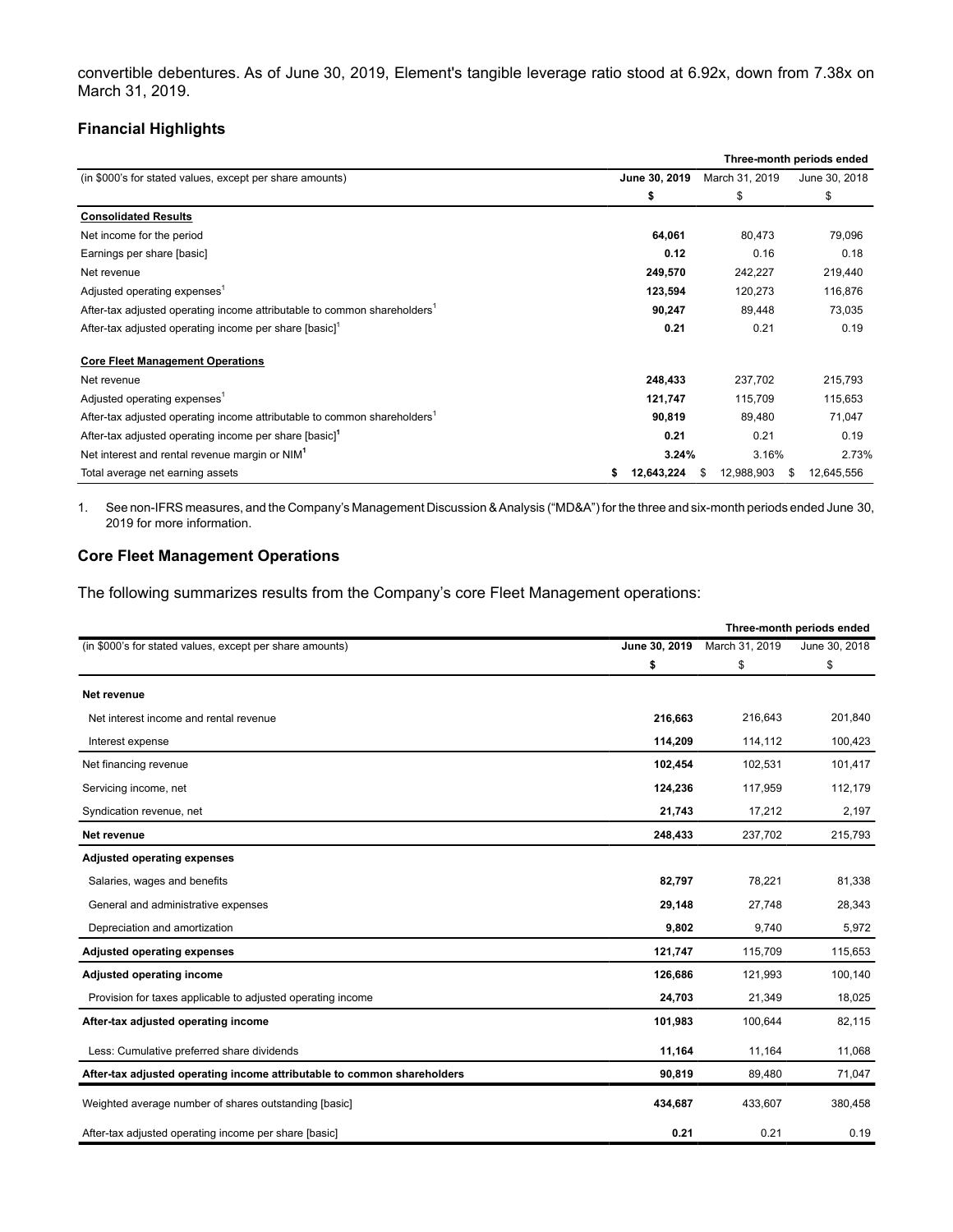After-tax adjusted operating income for Q2 2019 was \$102.0 million, an increase of \$1.3 million over Q1 2019 and \$19.9 million over Q2 2018 resulting in an after-tax adjusted operating income per share of \$0.21, flat to Q1 2019 and an increase of \$0.02 over Q2 2018 including the dilution impact of the October 2018 equity issuance.

Net revenue was \$248.4 million for Q2 2019, an increase of \$10.7 million and \$32.6 million over Q1 2019 and Q2 2018, respectively. For both comparative periods, net financing revenue changes were mainly driven by lower net earning assets of approximately \$400 million due to higher syndication, partially offset by higher interest rates, with additional benefits compared to Q2 2018 from the weakening Canadian dollar.

Net servicing income for Q2 2019 was \$124.2 million, representing an increase of \$6.3 million over Q1 2019, mainly driven by higher maintenance and fuel commissions. Growth was also seen against Q2 2018 of \$12.1 million with maintenance and fuel driving the positive change.

Syndication revenue, net, of \$21.7 million in Q2 2019 was an increase of \$4.5 million and \$19.5 million over Q1 2019 and Q2 2018, respectively, resulting from higher volumes syndicated as we continue to manage client concentration risk and lower our leverage. Syndication volume was \$752 million for Q2 2019, an increase of \$264 million from Q1 2019 and \$622 million from Q2 2018.

Total average net earning assets as at Q2 2019 were \$12,643.2 million compared to \$12,988.9 million as at Q1 2019 and \$12,645.6 million as at Q2 2018. Total earning assets at period end decreased \$415.4 million from Q1 2019 reflecting \$752 million in syndications during the current quarter.

Adjusted operating expenses of \$121.7 million increased \$6.0 million from \$115.7 million in Q1 2019 and increased \$6.1 million from \$115.7 million in Q2 2018.

- Salaries, wages and benefits increased \$4.6 million from Q1 2019 and increased \$1.5 million from Q2 2018. The increase from Q1 2019 was primarily the result of higher pay-for-performance compensation accruals, merit increases and a weakening Canadian dollar.
- General and administrative expenses of \$29.1 million increased \$1.4 million and increased \$0.8 million when compared to Q1 2019 and Q2 2018, respectively, due to an increase in non-transformation related consulting expenses and a weakening Canadian dollar when compared to Q2 2018 partially offset by lower rent expense of approximately \$2.6 million as a result of the implementation of IFRS 16.
- Depreciation and amortization increased \$0.1 million and \$3.8 million when compared to Q1 2019 and Q2 2018, respectively, due largely to the \$3.3 million of amortization on leased assets as a result of the implementation of IFRS 16 in addition to depreciation and amortization associated with IT projects that were completed in the first half of 2018.

## **Non-Core Assets**

Element's strategic plan announced October 1, 2018 puts the Company's focus squarely on its core fleet clients and is creating a stronger and more efficient business. As previously communicated, Element sold its non-core interest in ECAF I Holdings Ltd. for \$97.5 in Q2 2019. As at June 30, 2019, non-core assets represented approximately 2% of Element's total assets.

## **Dividends Declared**

The Company's Board of Directors has authorized and declared a quarterly dividend of \$0.045 per outstanding common share of Element for the third quarter of 2019. The dividend will be paid on October 15, 2019 to shareholders of record as at the close of business on September 30, 2019.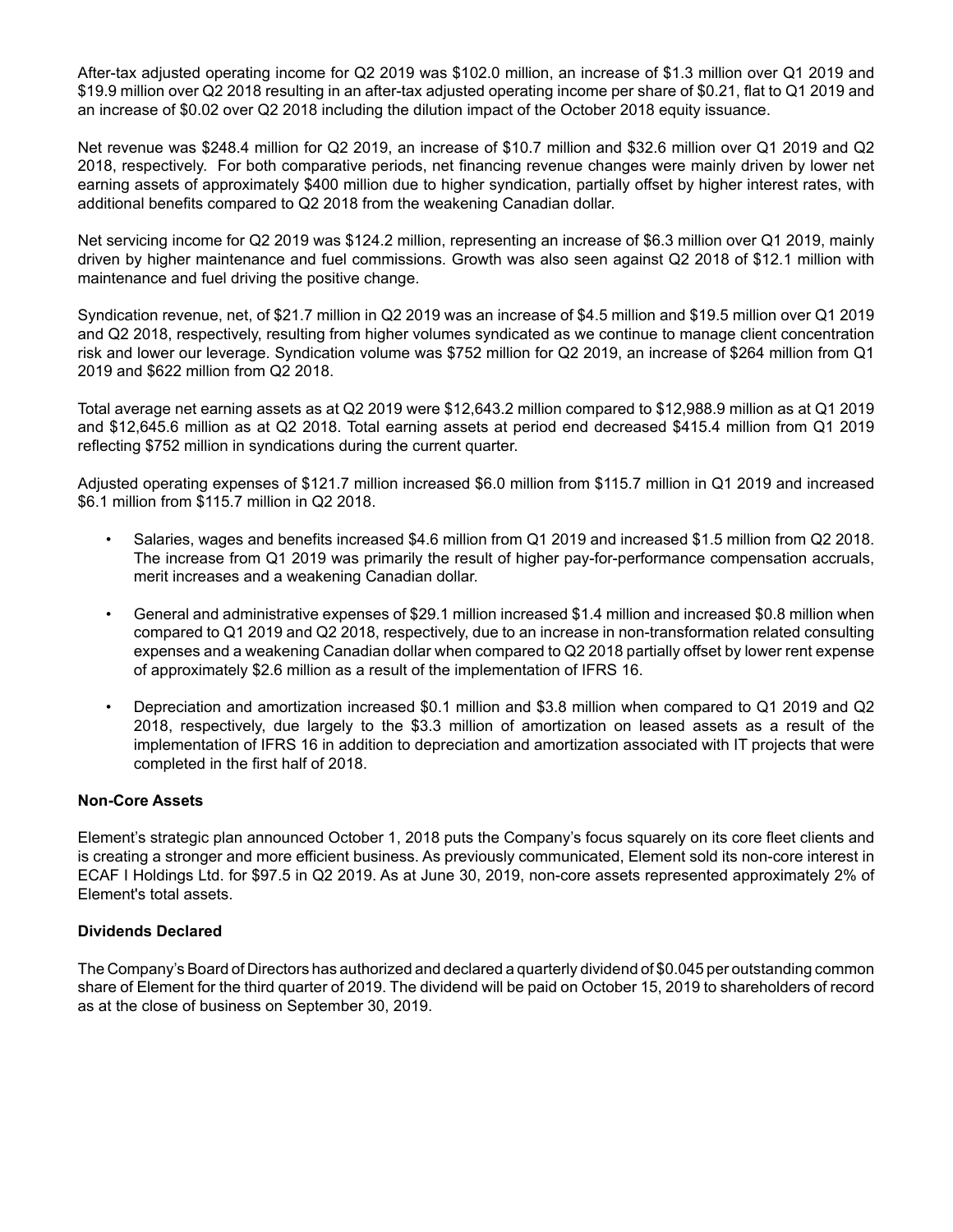Element's Board of Directors also declared the following dividends on Element's preferred shares:

| <b>Series</b> | <b>TSX Ticker</b> | Amount      | <b>Record Date</b> | <b>Payment Date</b> |
|---------------|-------------------|-------------|--------------------|---------------------|
| Series A      | EFN.PR.A          | \$0.4333125 | September 13, 2019 | September 30, 2019  |
| Series C      | EFN.PR.C          | \$0.406250  | September 13, 2019 | September 30, 2019  |
| Series E      | EFN.PR.E          | \$0.400000  | September 13, 2019 | September 30, 2019  |
| Series G      | EFN.PR.G          | \$0.406250  | September 13, 2019 | September 30, 2019  |
| Series I      | EFN.PR.I          | \$0.359375  | September 13, 2019 | September 30, 2019  |
|               |                   |             |                    |                     |

The Company's common and preferred share dividends are designated to be eligible dividends for purposes of section 89(1) of the Income Tax Act (Canada).

### **Dividend Reinvestment Plan**

Element adopted a dividend reinvestment plan (the "Plan") to be administered by Computershare Trust Company of Canada (the "Plan Agent"), which became effective beginning with the fourth quarter dividend of 2018. A complete copy of the Plan is available on Element's website at https://www.elementfleet.com or on the Plan Agent's website at www.investorcentre.com/service. Shareholders should carefully read the complete text of the Plan before making any decisions regarding their participation in the Plan.

To be eligible to participate in the Plan, shareholders must be resident in Canada. Shareholders resident outside of Canada (including shareholders who are non-residents of Canada or partnerships other than "Canadian partnerships" (all within the meaning of the Income Tax Act (Canada)) or that are U.S. persons (within the meaning of Regulation S under the Securities Act of 1933 of the United States)) are not eligible to participate in the Plan.

## **CEO LETTER TO SHAREHOLDERS**

My fellow shareholders,

I spend roughly one of every five days with clients or working on client-related matters. And I need to, given the number of service issues created through the 2017 integration and the ensuing erosion of the client experience (and subsequent increase in client attrition). A recent meeting with one of our largest clients served to remind me that while we have made great strides in improving the client experience and quickly returning to historic norms for client retention, the subpar experiences of the recent past are still at the forefront of certain clients' minds. While we retained this client through a rigorous RFP process - and, indeed, we haven't lost a single major client in the first half of 2019 - this interaction served to reinforce my belief in both the correctness of our client-centric strategy and the urgent need to advance the transformation of the Company to achieve the same.

I share this observation because it exemplifies the progress that is happening all across Element. In almost every aspect of our organization today – whether it be the satisfaction of our clients; the improvement in our business created through our transformation; the expertise and confidence of our people; or the returns for our investors – I am gratified by a palpable sense of forward momentum.

Our second-quarter achievements underscore this progress. We posted quarter-over-quarter and year-over-year increases in net revenue and adjusted operating income; we are ahead of our ambitious client retention targets halfway through 2019; our balance sheet is being rapidly deleveraged as planned; and, for the third quarter in a row, the profitability improvements actioned and delivered by our transformation program are exceeding our expectations.

I even take some comfort in the fact that one of the reasons for the jump in our Q2 expenses – not typically the kind of increase I'm looking for, to be sure – is our successful delivery on our strategic objectives as set out and metricized by our Balanced Scorecard ("BSC"). For 2019, we established a pay-for-performance program that tightly aligns payouts under the employee bonus program with the attainment of Element's key performance goals as measured by the BSC. With strong BSC performance year-to-date, we increased incentive compensation accrual this quarter. Assuming this performance continues through year end, I look forward to rewarding our employees for their hard work creating quantifiable value for our stakeholders.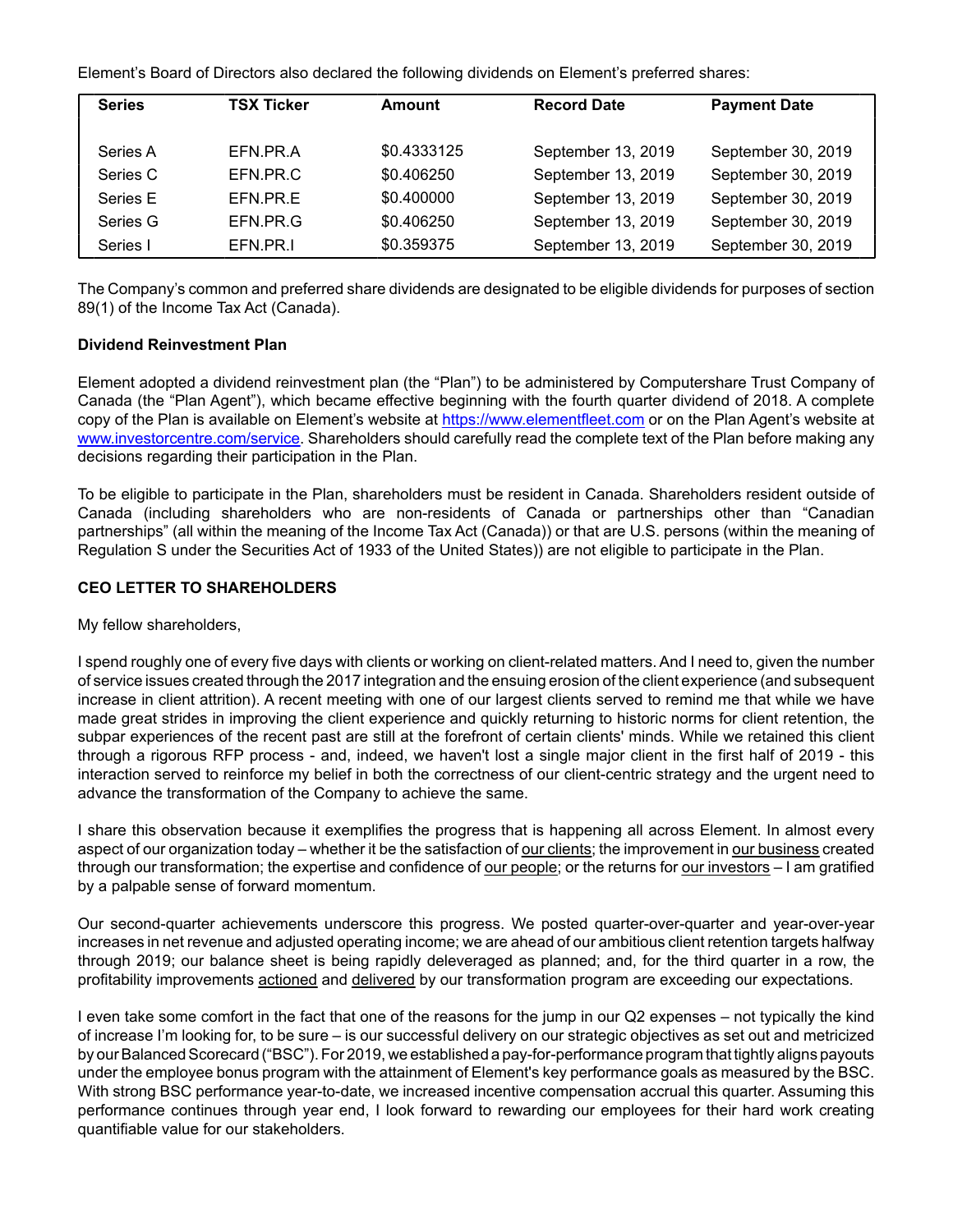The tremendous progress evident this past quarter is the result of everything we've been doing for over 12 months to lay out a strategic plan, transform our organization and execute. The net impact is a tightly aligned organization. All parts of Element are beginning to move together toward a brighter future. What a difference a year makes.

It's a remarkable change. What momentum there was at Element in early 2018 was, too often, heading in the wrong direction. Expectations of us, and our performance, were in decline. Client loyalty was faltering. The share price was weak. We have turned that momentum around 180 degrees by delivering on our commitment to transform Element to be more client-centric and – in doing so – action \$150 million of run-rate, pre-tax profitability improvements to the core fleet business by the end of 2020. A third of the way into our transformation, time-wise, we are more than halfway to the \$150 million, having actioned \$85 million as of the end of the second quarter.

Moreover, we continue to see signs of growth in the business, with more client wins in all geographies. Notably, our Mexico operations turned in yet another solid increase in assets under management as our team there is making powerful use of our ability to offer clients an international platform, competitive economics and unmatched service.

Our balance sheet is much stronger and substantially de-risked. We recently concluded the redemption of \$345 million of convertible debentures, our enhanced syndication program is well underway, and we continue to seek ways to improve our balance sheet and lower our cost of capital.

Our people are becoming more aligned than ever with our plan, driven by the implementation of our BSC performance management system, implemented earlier this year. The BSC distills our strategy onto a single page. Its broad dissemination throughout the organization allows all of our employees to see our progress through clearly defined metrics, and course correct where required.

We are already beginning to see this proven management system forge tighter alignment and greater focus throughout the company, resulting in the rapid advancement of our strategic objectives.

What our balanced scorecard tells us to date is:

- Operational effectiveness (how we measure the quality and consistency of the client experience) is at 110% of target performance;
- Client retention, too, remains ahead of target;
- Our operational efficiency index is at 106% of target performance; and
- Our recruitment win rate is strong, as is the retention of our talent, signaling that Element is rightly being recognized as an 'employer of choice'.

Our challenge is not just to carry this momentum into the second half of 2019, but to build on it. We have a number of initiatives that we know will continue to create value for all stakeholders.

As we look to the remainder of 2019, our transformation of the core business continues to be about going 'back to basics' to ensure we drive the improvements that support our pledge to ourselves and our clients that we will deliver a better experience, consistently.

We will seek an additional investment-grade rating, enabling us to offer unsecured bonds and lower our cost of funds. This will make us even more competitive economically when we are writing leases or investing in new services that stretch our lead on the industry.

We will power ahead with our initiatives to action the full \$100 million of profitability improvements targeted on exiting 2019. We will further cement the pay-for-performance culture, with clear accountabilities to our strategic objectives.

And we will hone our value proposition and go-to-market strategy and analyze future growth opportunities.

When the time comes to begin to pivot to growth in 2020, we will do so from the strongest possible position. We will have a high-performance organization that is running smoothly, with excellent processes, a lower-risk, lower-cost capital structure, and engaged employees pursuing a clear strategy outlined in the BSC.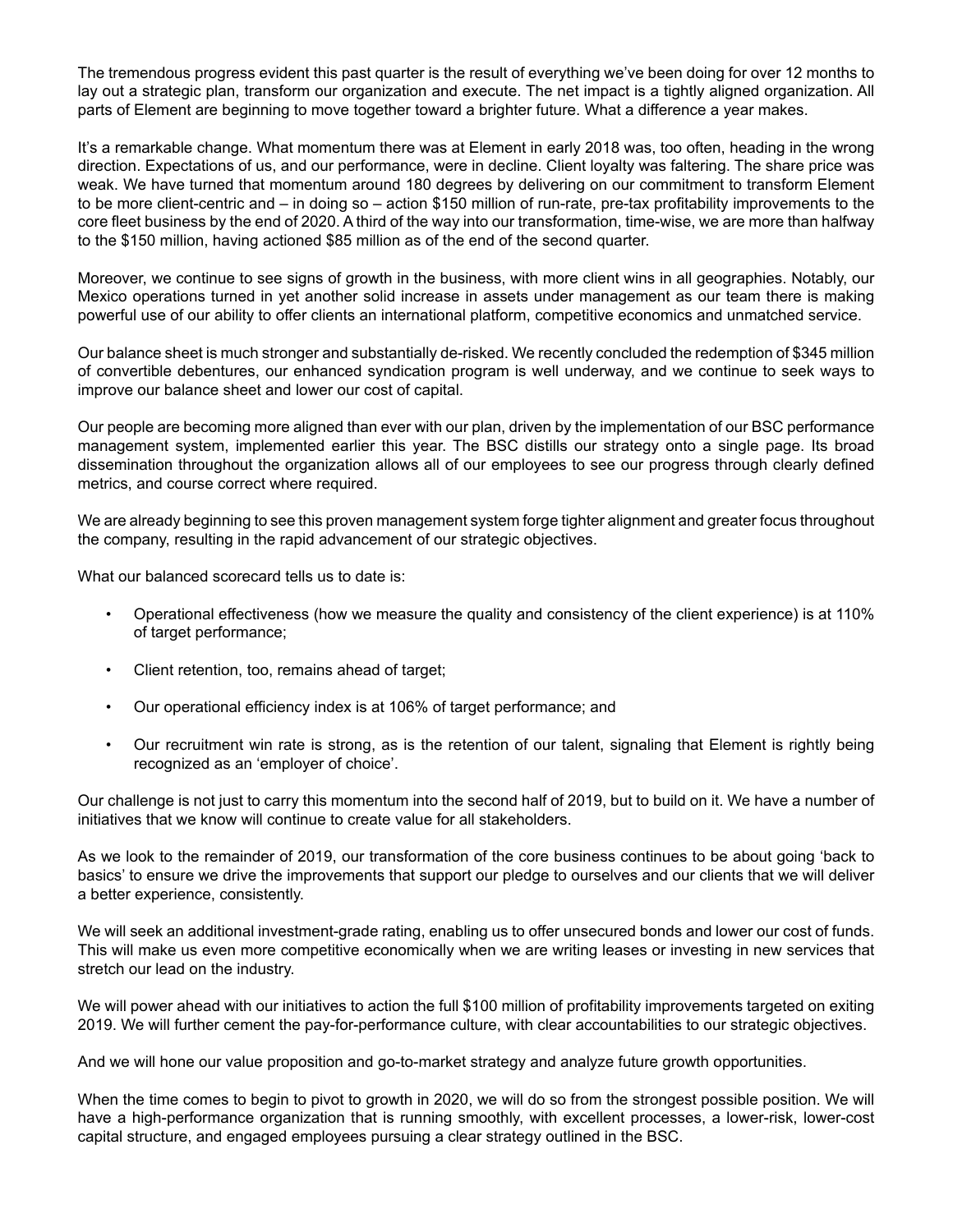We'll have more to say on that growth phase in coming quarters. For now, I would stress that we are not yet a full year into the transformation. Our focus is – as it must be – on ensuring this transformation and the full \$150 million of profitability improvement is actioned, delivered and sustainable. This is paramount.

It's too early to declare victory. But today, more than 12 months after joining Element, I can tell you that we continue to be on the right path forward. In other words, what a difference another year will make.

We are proving that the optimism that we felt last year, even as we faced some daunting challenges, was warranted.

We are all about promises made, promises kept.

As always, the credit goes to our team. I would like to highlight one key team member in particular: Karen Martin. Karen is the long-time treasurer of Element. She has worked tirelessly to build Element, and to effect our transformation – especially our promise to strengthen and deleverage the balance sheet. In fact, she twice postponed her retirement to help us deliver on key initiatives that enabled us to fulfill that pledge.

Karen is postponing that well-deserved retirement no more. She has decided to step down later this year, and to explore board work so that others can benefit from her invaluable experience, knowledge and counsel.

I know I speak for all at Element when I wish Karen the very best in all her future endeavors, and thank her for all she has done here. It is because of people like Karen, all across Element, that we are creating tremendous value for our stakeholders.

We are succeeding by building and nurturing the strongest team in the business. By being client-centric. By understanding what our clients really want from us. By focusing on those things. And by delivering. Day in and day out. We won't let up.

Until next quarter,

Jay Forbes Chief Executive Officer Element Fleet Management

## **Conference Calls and Webcasts**

A conference call to discuss these results will be held on Thursday, August 1, 2019 at 8:00 a.m. Eastern Time. The conference call and webcast may be accessed as follows:

- Webcast: http://services.choruscall.ca/links/elementfleet20190801.html
- North America Toll-Free: 1-800-319-8560
- International: 1-604-638-5345
- Passcode: 86810#

The webcast will be available on our website for three months. A recording of the conference call may be accessed through September 1, 2019 by dialing 1-800-319-6413 or 1-604-638-9010 and entering the access code 3204.

#### **Non-IFRS Measures**

The Company's unaudited interim condensed consolidated financial statements have been prepared in accordance with International Financial Reporting Standards ("IFRS") as issued by the International Accounting Standards Board ("IASB") and the accounting policies we adopted in accordance with IFRS.

The Company believes that certain non-IFRS measures can be useful to investors because they provide a means by which investors can evaluate the Company's underlying key drivers and operating performance of the business, exclusive of certain adjustments and activities that investors may consider to be unrelated to the underlying economic performance of the business of a given period. Throughout this News Release, management used a number of terms and ratios which do not have a standardized meaning under IFRS and are unlikely to be comparable to similar measures presented by other organizations. A full description of these measures can be found in the Management Discussion & Analysis that accompanies the financial statements for the quarter ended June 30, 2019.